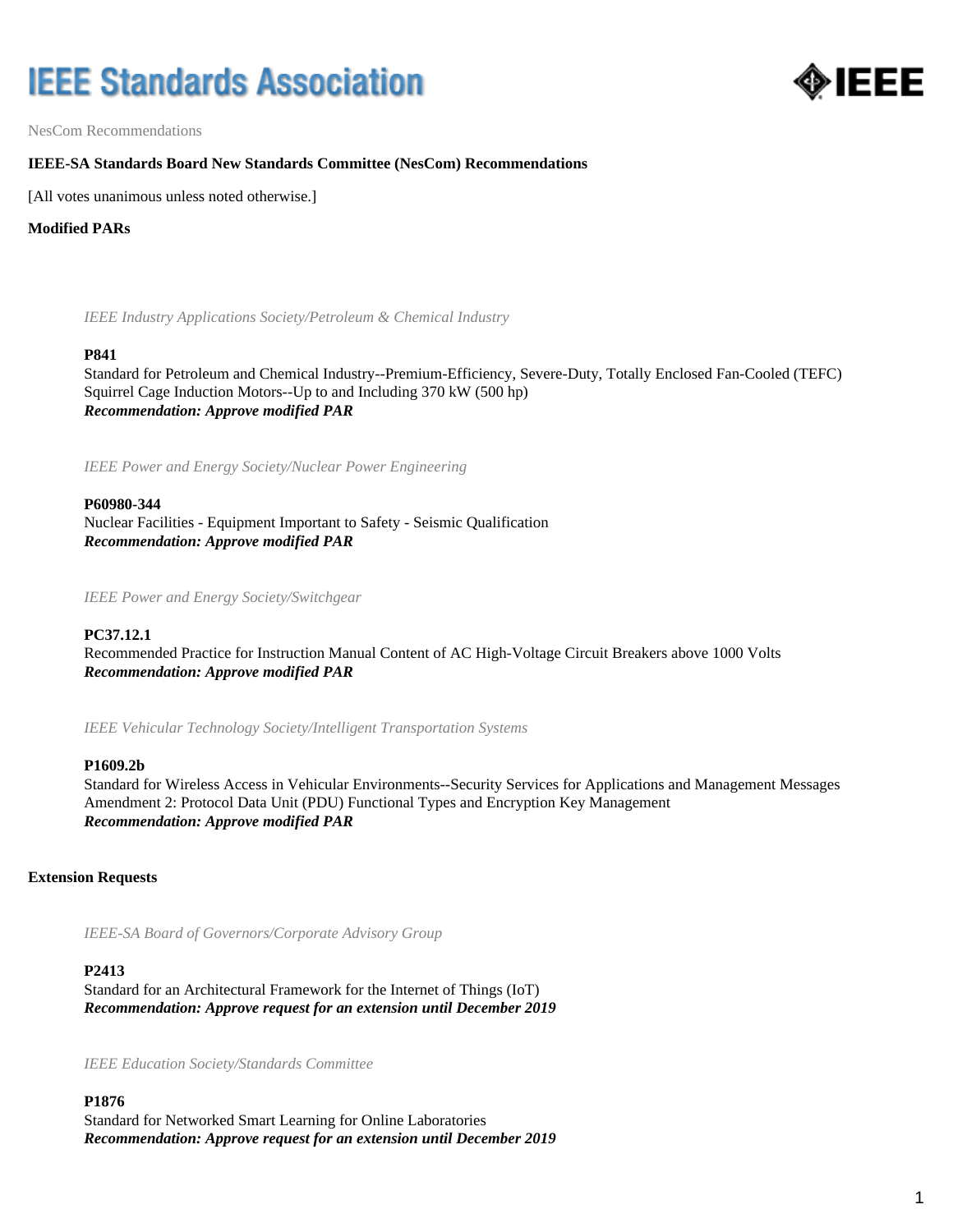*IEEE Industry Applications Society/Petroleum & Chemical Industry*

## **P841**

Standard for Petroleum and Chemical Industry--Premium-Efficiency, Severe-Duty, Totally Enclosed Fan-Cooled (TEFC) Squirrel Cage Induction Motors--Up to and Including 370 kW (500 hp) *Recommendation: Approve request for an extension until December 2020*

# **P80005-1**

Utility Connections in Port--Part 1: High Voltage Shore Connection (HVSC) Systems--General Requirements *Recommendation: Approve request for an extension until December 2019*

# **P80005-3**

Utility Connections in Port - Part 3: Low Voltage Shore Connection (LVSC) Systems - General Requirements *Recommendation: Approve request for an extension until December 2021*

*IEEE Instrumentation and Measurement Society/TC9 - Sensor Technology*

# **P21451-1**

Standard for Smart Transducer Interface for Sensors and Actuators - Common Network Services *Recommendation: Approve request for an extension until December 2020*

# **P21451-1-4**

Standard for a Smart Transducer Interface for Sensors, Actuators, and Devices - eXtensible Messaging and Presence Protocol (XMPP) for Networked Device Communication *Recommendation: Approve request for an extension until December 2020*

# **P21451-2**

ISO/IEC/IEEE Standard for Information Technology -- Smart Transducer Interface for Sensors and Actuators -- Part 2: Serial Point-to-Point Interface

*Recommendation: Approve request for an extension until December 2020*

*IEEE Power and Energy Society/Energy Storage & Stationary Battery Committee*

## **P946**

Recommended Practice for the Design of DC Power Systems for Stationary Applications *Recommendation: Approve request for an extension until December 2020*

*IEEE Power and Energy Society/Insulated Conductors*

## **P1202**

Standard for Testing Flame-Propagation and Smoke Generation of Cable or Splices/Connectors *Recommendation: Approve request for an extension until December 2022*

*IEEE Power and Energy Society/Switchgear*

**PC37.30.1** Standard Requirements for AC High-Voltage Air Switches Rated Above 1000 V *Recommendation: Approve request for an extension until December 2020*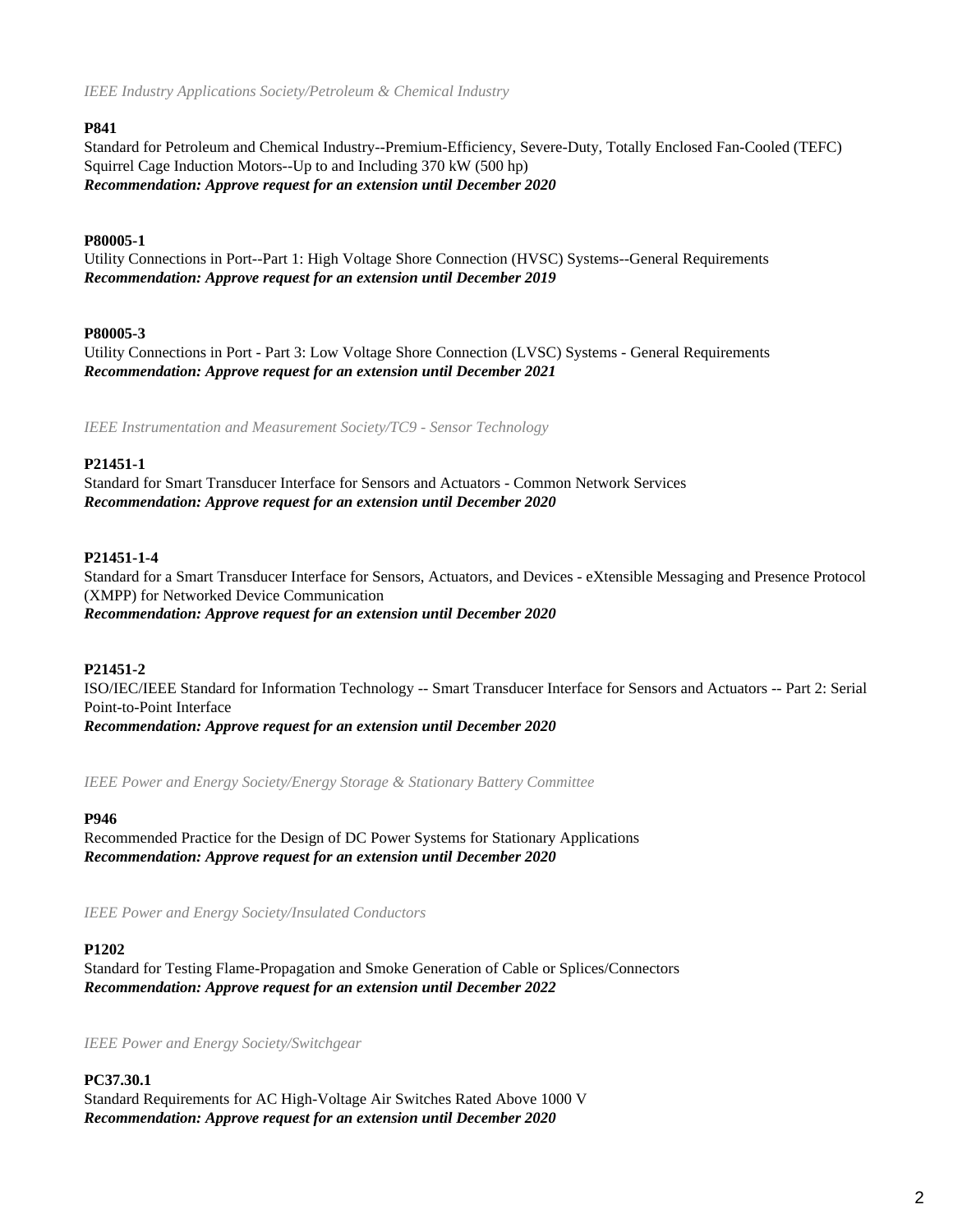*IEEE Power and Energy Society/Transmission and Distribution*

## **P977a**

Guide to Installation of Foundations for Transmission Line Structures Amendment *Recommendation: Approve request for an extension until December 2020*

## **P1159.3**

Recommended Practice for Power Quality Data Interchange Format (PQDIF) *Recommendation: Approve request for an extension until December 2019*

## **P1854**

Guide for Smart Distribution Applications *Recommendation: Approve request for an extension until December 2019*

*IEEE-SASB Coordinating Committees/SCC39 - International Committee on Electromagnetic Safety*

# **PC95.1**

Standard for Safety Levels with Respect to Human Exposure to Electric, Magnetic and Electromagnetic Fields, 0 Hz to 300 GHz

*Recommendation: Approve request for an extension until December 2019*

## **New PARs**

*IEEE Computer Society/Learning Technology*

#### **P9274.4.1**

Recommended Practice for the Implementation of the Experience Application Programming Interface (API) 1.0.3 *Recommendation: Approve new PAR until December 2022*

*IEEE Computer Society/Test Technology*

## **P2654**

Standard for System Test Access Management (STAM) to Enable Use of Sub-System Test Capabilities at Higher Architectural Levels *Recommendation: Approve new PAR until December 2022*

*IEEE Power and Energy Society/Smart Buildings, Loads and Customer Systems*

#### **P2783**

Guide for the Application of Quick Response Systems of Customer-Side Loads in Modern Power Grids *Recommendation: Approve new PAR until December 2022*

*IEEE Power and Energy Society/Transmission and Distribution*

## **P2748**

Recommended Practice for Fault Diagnosis and Protection in Smart Distribution System *Recommendation: Approve new PAR until December 2022*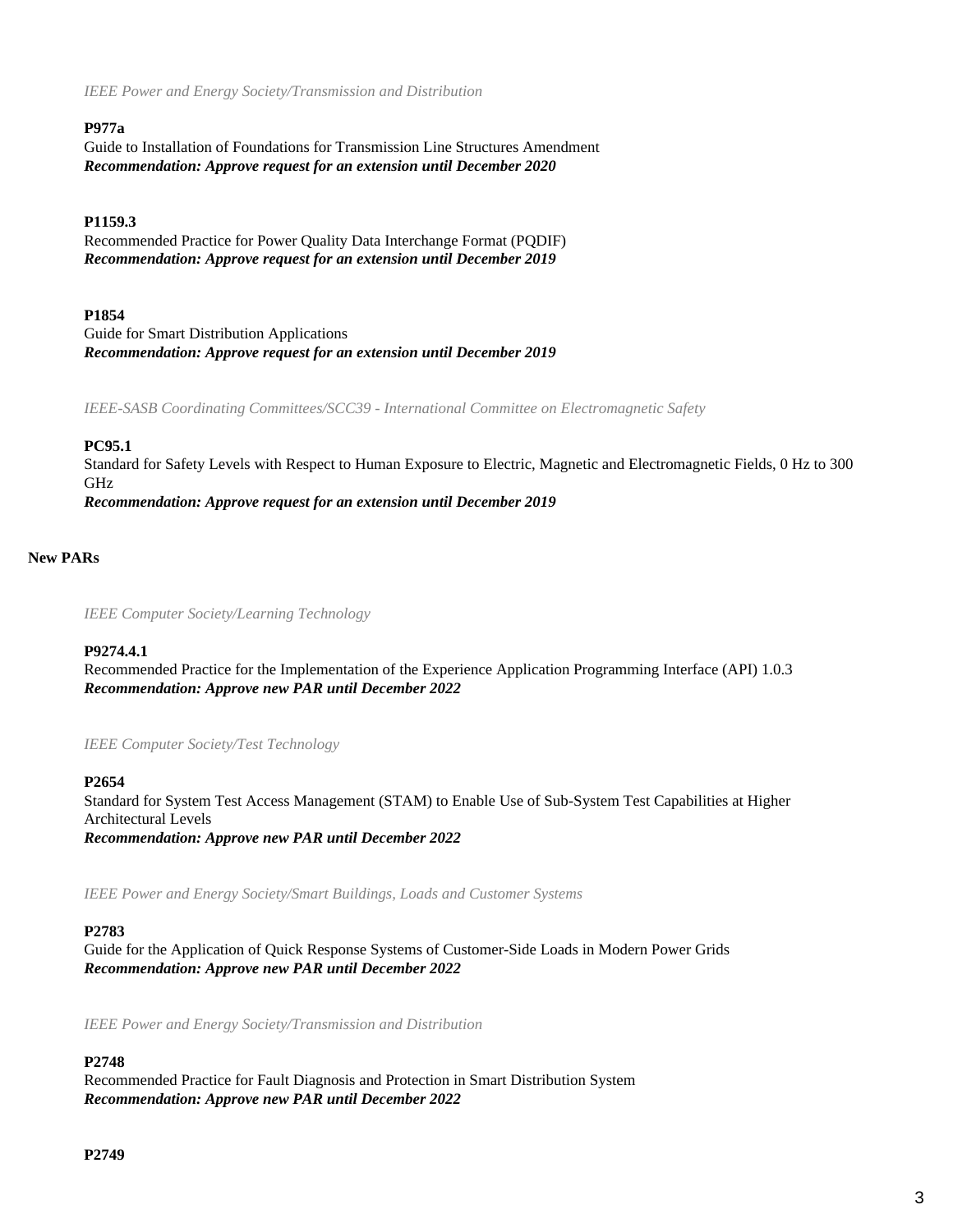Recommended Practice for Risk Identification and Evaluation of Smart Power Distribution System *Recommendation: Approve new PAR until December 2022*

## **P2772**

Test Method for Energy Loss of Overhead Conductors *Recommendation: Approve new PAR until December 2022*

*IEEE Power and Energy Society/Transformers*

#### **PC57.32.10**

Guide for the Selection of Neutral-Grounding Devices for High Voltage Direct Current (HVDC) Converter Transformers *Recommendation: Approve new PAR until December 2022*

## **PARs for the Revision of Standards**

*IEEE Instrumentation and Measurement Society/TC9 - Sensor Technology*

#### **P1451.4**

Standard for A Smart Transducer Interface for Sensors and Actuators--Mixed-Mode Communication Protocols and Transducer Electronic Data Sheet (TEDS) Formats *Recommendation: Approve PAR for the revision of a standard until December 2022*

*IEEE Power and Energy Society/Electric Machinery*

#### **P252**

Standard Test Procedure for Polyphase Induction Motors Having Liquid in the Magnetic Gap *Recommendation: Approve PAR for the revision of a standard until December 2022*

#### **P620**

Guide for the Presentation of Thermal Limit Curves for Squirrel Cage Induction Machines *Recommendation: Approve PAR for the revision of a standard until December 2022*

*IEEE Power and Energy Society/Insulated Conductors*

## **PC62.22.1**

Guide for Connection of Surge Arresters to Protect Insulated Shielded Electric Power Cable Systems Up to 46 kV *Recommendation: Approve PAR for the revision of a standard until December 2022*

*IEEE Power and Energy Society/Substations*

#### **P1818**

Recommended Practice for the Design of Low-Voltage Auxiliary Systems for Electric Power Substations *Recommendation: Approve PAR for the revision of a standard until December 2022*

*IEEE Power and Energy Society/Transformers*

#### **PC57.100**

Standard Test Procedure for the Thermal Evaluation of Insulation Systems for Liquid-Immersed Distribution, Power and Regulating Transformers *Recommendation: Approve PAR for the revision of a standard until December 2022*